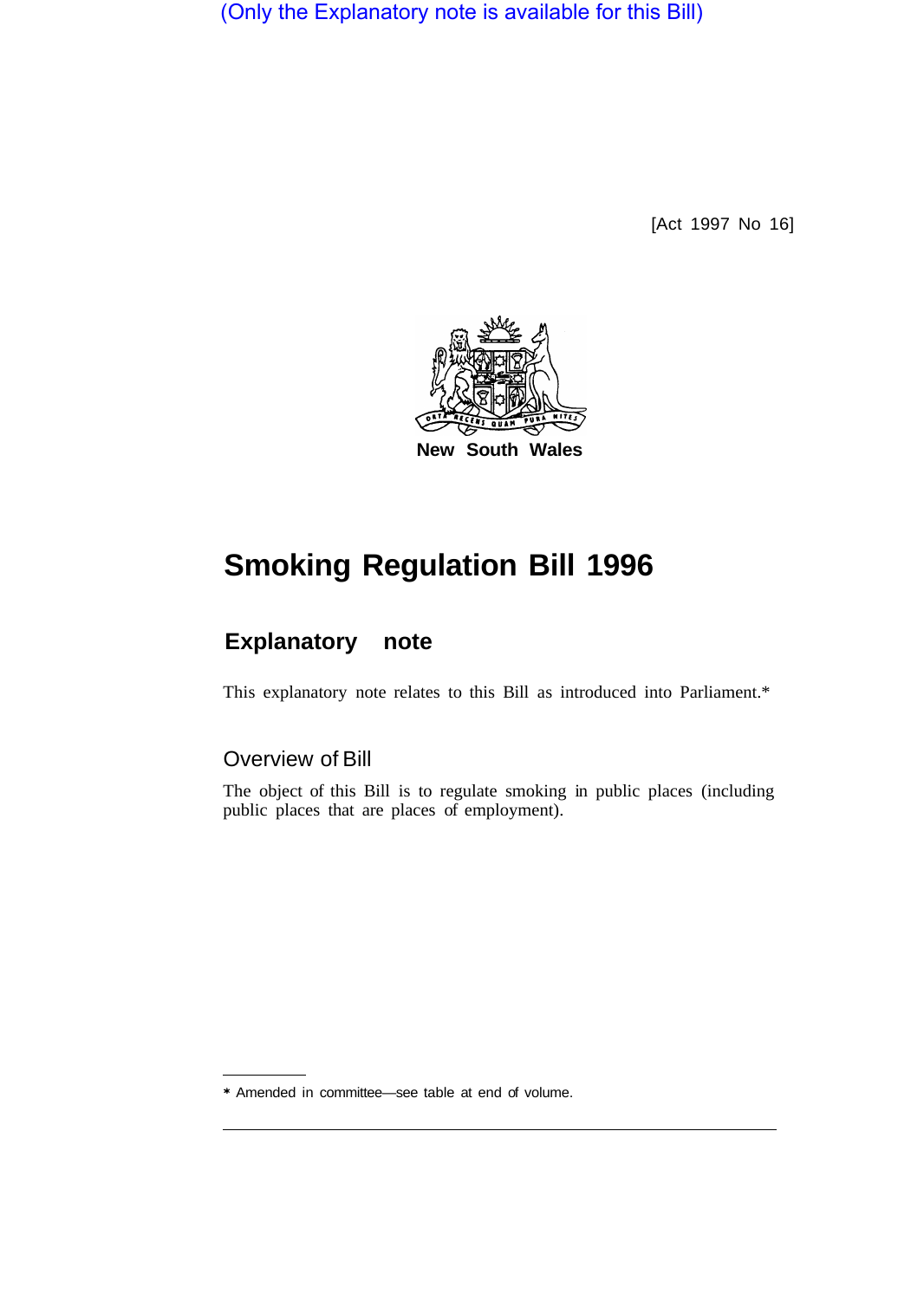Smoking Regulation Bill 1996 [Act 1997 No 16]

Explanatory note

## Outline of provisions

**Clause 1** sets out the name (also called the short title) of the proposed Act.

**Clause 2** provides for the commencement of the proposed Act 6 months after the date of assent or on an earlier day appointed by proclamation.

**Clause 3** defines *public place* and other words and expressions used in the proposed Act.

**Clause 4** states the object of the proposed Act.

**Clause 5** states that the proposed Act binds the Crown.

**Clause 6** prohibits smoking in an enclosed public place, with certain specified exceptions. The regulations may prescribe other exceptions.

**Clause 7** makes it an offence to fail to obey the direction of an inspector, or of the occupier of premises, to stop smoking in contravention of the proposed Act.

**Clause 8** makes the occupier of an enclosed public place guilty of an offence if any person smokes in contravention of the proposed Act, subject to certain defences.

**Clause 9** requires the occupier of an enclosed public place to display certain signs.

**Clause 10** requires:

- (a) the occupier of an enclosed public place to take reasonable steps to stop smoke entering the place from another part of the same premises where smoking is not prohibited, and
- (b) the occupier of a part of premises where smoking is not prohibited to take reasonable steps to prevent smoke from that part from spreading to an enclosed public place on the same premises.

**Clause l1** provides for the appointment of inspectors for the purposes of the proposed Act.

**Clause 12** empowers inspectors to enter enclosed public places and to give certain directions in relation to offences.

**Clause 13** prohibits obstruction and impersonation of an inspector.

**Clause 14** provides that proceedings for offences under the proposed Act are to be taken before a Local Court.